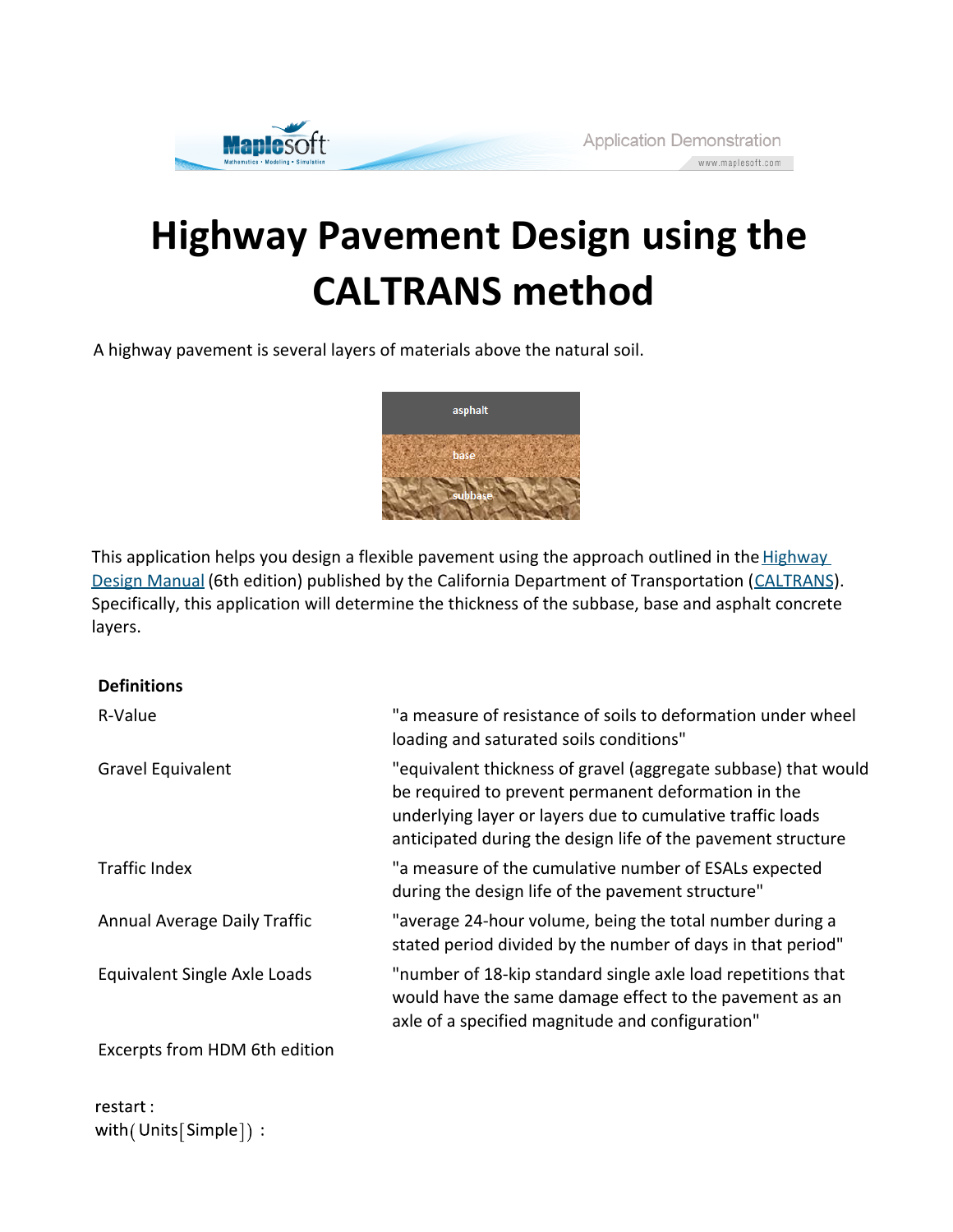Custom rounding function (round lengths to the next highest 0.05 ft) roundhigh  $:= x \rightarrow$  ifelse(frac(10x) > 0.5ft, 0.1 · ceil(10x), 0.1 · (floor(10x) + 0.5ft)) :

# **California R-Value of the material**

| Soil    | $R_{\text{soil}} := 10$ : |
|---------|---------------------------|
| Subbase | $R_{sub} := 50$ :         |
| Base    | $R_{base} := 78$ :        |

# **Gravel Equivalent Factor of Structural Layers**

| Subbase | $G_{\text{fsub}} := 1.0$ :       |
|---------|----------------------------------|
| Base    | $G$ <sub>fbase</sub> $:= 1.10$ : |

# **Annual Average Daily Traffic Values**

| 2-axle truck | ADT <sub>2</sub> = 935 :                |
|--------------|-----------------------------------------|
| 3-axle truck | ADT <sub>3</sub> = 550 :                |
| 4-axle truck | ADT <sub><math>1</math></sub> = 225 :   |
| 5-axle truck | ADT <sub><math>5</math></sub> := 1025 : |

### **18-kip Equivalent Single Axle Load for the Surface (Table 613.3A HDM)**

30-year constants ESAL := 2070 × ADT<sub>2</sub> + 5520 × ADT<sub>3</sub> + 8820 × ADT<sub>4</sub> + 20670  $\times$  ADT<sub>5</sub>  $= 2.81 \times 10^7$ 

# **Lane Distribution Factor (Table 613.3B HDM)**

**HDM)**

combined

Number of mixed flow lanes in one  $LDF := 1.0$ : direction

**Traffic Index (613.3 HDM)** TI =  $9.0 \times \left(\frac{\text{ESAL} \times \text{LDF}}{10^6}\right)^{0.119} = 13.39$ **Gravel Equivalents (630-6 c & d** 

| <b>NUIVI</b>              |                                                                                              |
|---------------------------|----------------------------------------------------------------------------------------------|
| Asphalt Concrete Layer    | GE <sub>asp</sub> := $0.0032 \times T1 \times (100 - R_{base})$ ft = 0.94 ft                 |
| Asphalt and base combined | GE <sub>asp_base</sub> := $0.0032 \times T1 \times (100 - R_{sub})$ ft = 2.14 ft             |
| Asphalt, base and subbase | GE <sub>asp_base_sub</sub> $:= 0.0032 \times T1 \times (100 - R_{\text{soil}})$ ft = 3.86 ft |